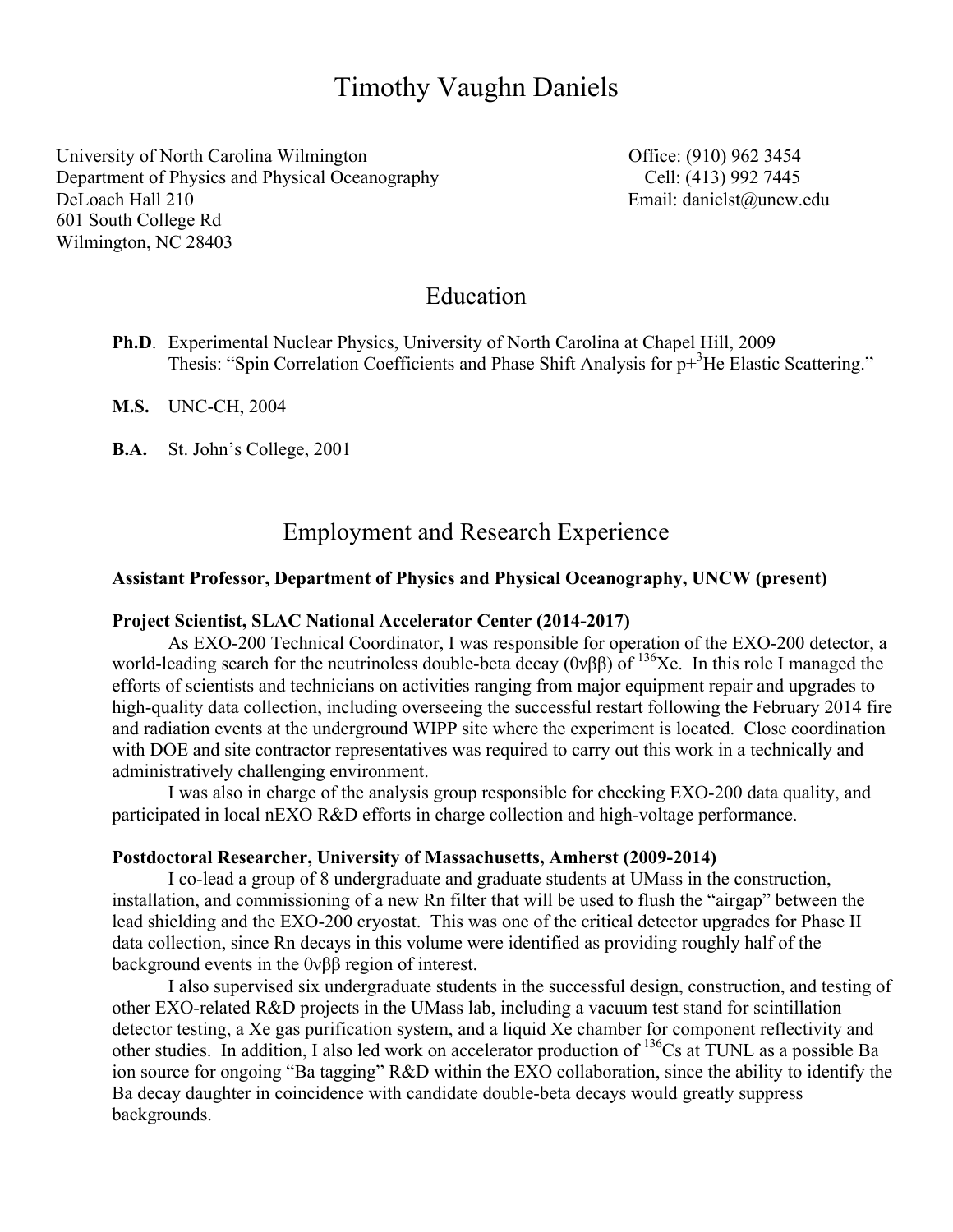After participating onsite in the 2009 EXO-200 thermodynamic commissioning, I held a series of leadership positions in detector operations, sharing the responsibility for day-to-day planning and data collection with a handful of Run Coordinators and later with a fellow Technical Coordinator. I also served as shift coordinator, responsible for staffing shifts on the experiment, and performed the initial quality checks on new data.

### **Graduate Research Assistant, University of North Carolina at Chapel Hill (2001-2009)**

My thesis project was the measurement of spin-correlation coefficients in  $p+{}^{3}$ He elastic scattering using polarized proton beam and a polarized <sup>3</sup>He target at the Triangle Universities Nuclear Laboratory (TUNL). These measurements were motivated by numerically accurate *ab initio* scattering calculations using realistic NN potentials in the 4N system, and served to constrain a unique solution to a global phase shift analysis. I was the primary operator for the LabVIEW-controlled spin-exchange optical pumping polarizer and holding field coil for the  ${}^{3}$ He gas target and was responsible for troubleshooting and maintenance. I was also a certified accelerator operator, and routinely started duoplasmatron ion sources and tuned beam through the accelerator systems to target.

# Teaching Experience

- Introductory Physics with Calculus, including laboratory section (Fall 2017).
- Introduction to Astronomy, including night labs (Spring 2008, Elon University).
- Attended the two-day NASA CAE workshop "Improving the Introductory Astronomy Survey Course for Non-Science Majors through Active Learning: A Teaching Excellence Workshop" at Guilford Technical Community College (2008).
- Attended the Future Faculty Fellowship program conducted by the Center for Teaching and Learning at UNC (2007). Week-long seminar covered topics including setting course goals and objectives, active learning, and effective methods of evaluation and assessment. Gave one lecture to introductory physics class.
- Teaching assistant for introductory physics labs at UNC for 5 semesters (2001-2004), including both mechanics and electromagnetism. Provided short introduction to each lab exercise, assisted in performance of labs, graded lab reports.

# Service Work

- Department of Physics and Physical Oceanography Curriculum Committee (2017 present)
- Department of Physics and Physical Oceanography Lab Development Committee (2017 present)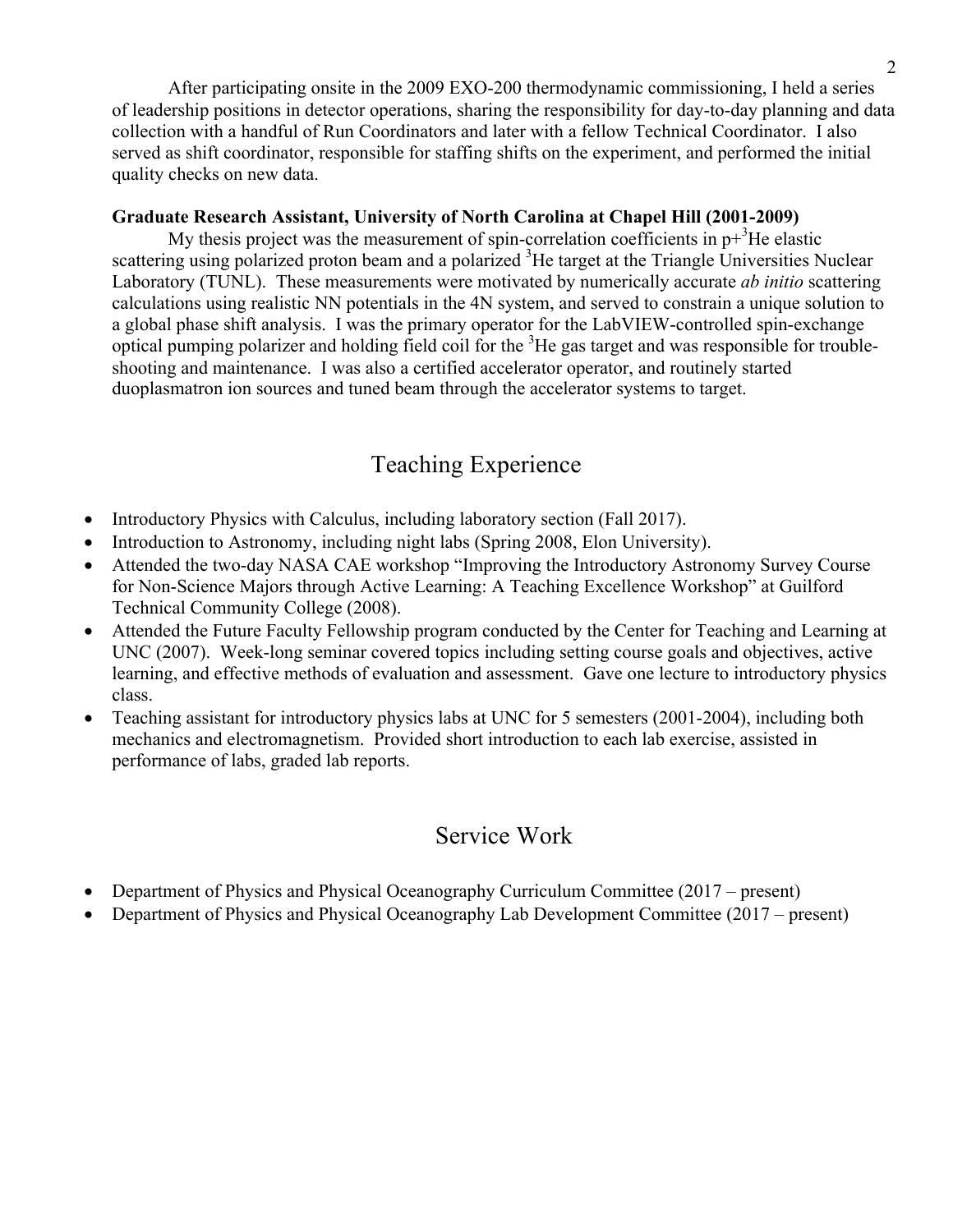# Published Work

## Journal Articles

"Search for nucleon decays with EXO-200", J. B. Albert *et al*., submitted to Phys. Rev. D.

"Search for Neutrinoless Double-Beta Decay with the Upgraded EXO-200 Detector", J. B. Albert *et al*., Phys. Rev. Lett. 120, 072701 (2018).

"Searches for Double Beta Decay of 134Xe with EXO-200", J. B. Albert *et al*., Phys. Rev. D 96, 092001 (2017)

"Trace radioactive impurities in final construction materials for EXO-200", D. S. Leonard *et al*., Nucl. Instrum. Meth. A 871, 169-179 (2017).

"Measurement of the Drift Velocity and Transverse Diffusion of Electrons in Liquid Xenon with the EXO-200 Detector", J. B. Albert *et al*., Phys. Rev. C 95, 025502 (2017).

"An optimal energy estimator to reduce correlated noise for the EXO-200 light readout", C. G. Davis *et al*., JINST 11 (2016) P07015

"Cosmogenic backgrounds to 0νββ in EXO-200", J. B. Albert *et al*., JCAP04 (2016) 029

"First search for Lorentz and CPT violation in double beta decay with EXO-200", J. B. Albert *et al*., Phys. Rev. D 93, 072001 (2016)

"Search for  $2\nu\beta\beta$  decay of <sup>136</sup>Xe to the  $0^+$ <sub>1</sub> excited state of <sup>136</sup>Ba with the EXO-200 liquid xenon detector", J. B. Albert *et al*., Phys. Rev. C 93, 035501 (2016)

"Measurements of the ion fraction and mobility of alpha and beta decay products in liquid xenon using EXO-200", J. B. Albert *et al.,* Phys. Rev. C 92, 045504 (2015)

"Investigation of radioactivity-induced backgrounds in EXO-200", J. B. Albert *et al*., Phys. Rev. C 92, 015503 (2015)

"An RF-only ion-funnel for extraction from high-pressure gases", Thomas Brunner *et al*., Int. J Mass Spectrom. 379, 110-120 (2015)

"Spectroscopy of Ba and Ba<sup>+</sup> deposits in solid xenon for barium tagging in nEXO", B. Mong *et al.*, Phys. Rev. A 91, 022505 (2015)

"Search for Majoron-emitting modes of double-beta decay of 136Xe with EXO-200", J. B. Albert, *et al*., Phys. Rev. D 90, 092004 (2014)

"Search for Majorana neutrinos with the first two years of EXO-200 data", J. B. Albert, *et al*., Nature 510, 229- 234 (2014)

"An improved measurement of the 2νββ half-life of Xe-136 with EXO-200", J. B. Albert *et al*., Phys. Rev. C 89, 015502 (2014)

"Search for Neutrinoless Double-Beta Decay in 136Xe with EXO-200", M. Auger *et al*., Phys. Rev. Lett. 109,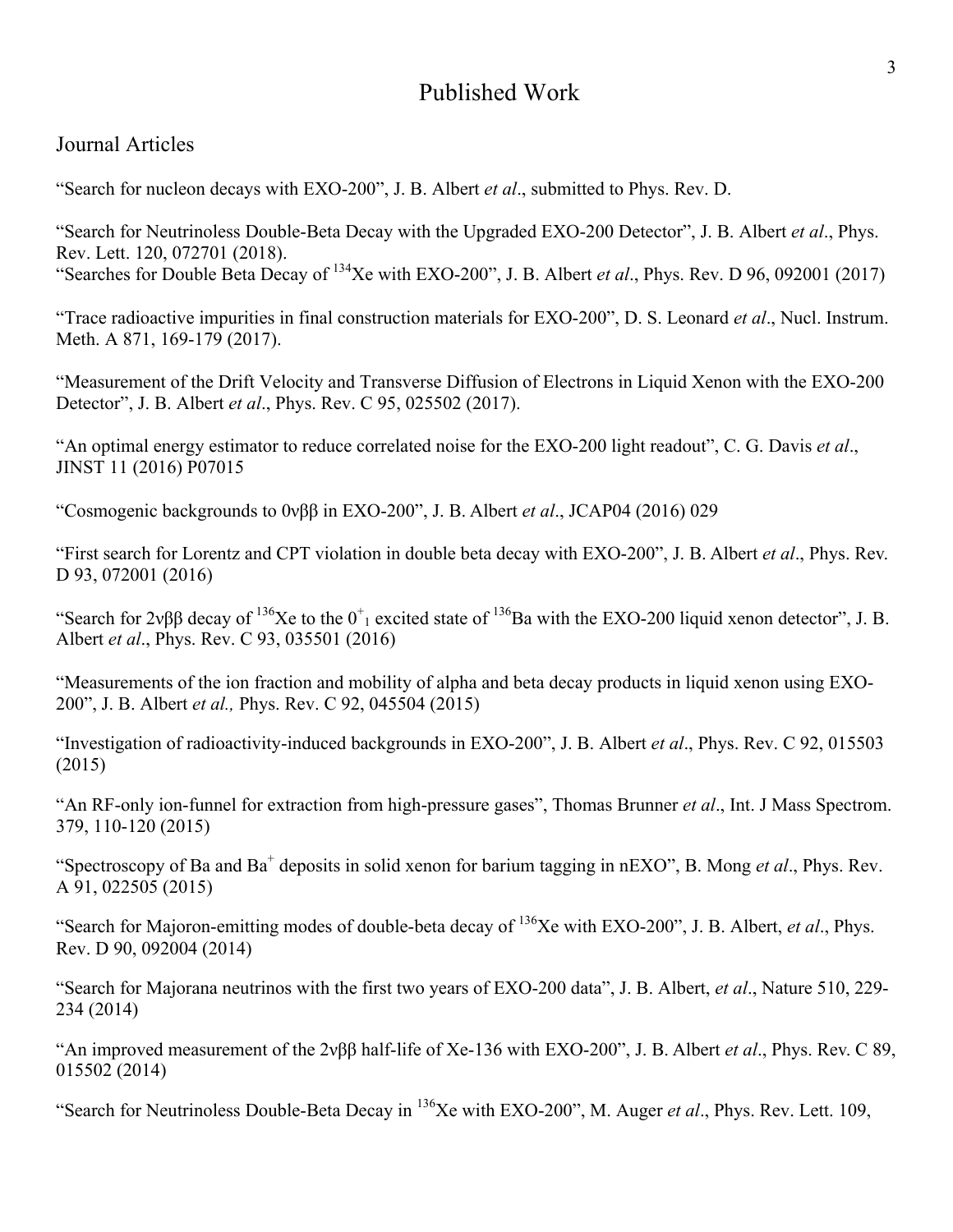#### 032505 (2012)

"The EXO-200 detector, part I: Detector design and construction", M. Auger *et al*. JINST **7** (2012) P05010

"Xenon purity analysis for EXO-200 via mass spectrometry", A. Dobi *et al*. Nucl. Instrum. Meth. A675 (2012)

"Observation of Two-Neutrino Double-Beta Decay in Xe-136 with the EXO-200 Detector", N. Ackerman *et al*., Physical Review Letters 107, 212501 (2011)

"A xenon gas purity monitor for EXO", A. Dobi *et al*. Nucl. Instrum. Meth. A 659, 215-228 (2011)

"A magnetically driven piston pump for ultra-clean applications", R. Neilson *et al*. Rev. Sci. Instrum. 82, 105114 (2011)

"A Simple radionuclide-driven single-ion source", M. Montero Diez *et al*. Rev. Sci. Instrum. 81, 113301 (2010).

"Spin-correlation coefficients and phase-shift analysis for  $p+{}^{3}$ He elastic scattering", T. V. Daniels, C. W. Arnold, J. M. Cesaratto, T. B. Clegg, A. H. Couture, H. J. Karwowski, and T. Katabuchi Phys. Rev. C **82**, 034002 (2010)

"A Spin-Exchange Optically Pumped Polarized <sup>3</sup>He Target for Low Energy Charged Particle Scattering Experiments", T. Katabuchi, S. Buscemi, J. M. Cesaratto, T. B. Clegg, T. V. Daniels, M. Fassler, R. B. Neufeldt, and S. Kadlecek, Rev. Sci. Instrum. 76, 033503 (2005)

### Conference Presentations

"Recent Results from EXO-200", contributed talk at SESAPS2017, Milledgeville, GA

"Results from EXO", contribution to the Lake Louise Winter Institute 2017, February 2017, Alberta, CA.

"Results and Status of EXO-200", contributed talk at the APS April Meeting, January 2017, Washington, DC.

"Results and Status of EXO-200", contributed talk at DNP 2016, October 2016, Vancouver, BC.

"EXO200: New Results, Current Status, and Future Plans", invited talk at the Conference on Science at the Sanford Underground Research Facility", South Dakota School of Mines and Technology, Rapid City, SD, May 2015

"Recent Results from EXO-200", contributed talk at TAUP 2013, Asilomar, CA, September 2013

"R&D Toward Future Liquid Xe Double Beta Decay Detectors", contributed talk at DNP 2012, Newport Beach, CA, October 2012.

"Polarized Proton Scattering from Polarized <sup>3</sup>He", invited talk at Chiral Dynamics 2012, Newport News, VA, August 2012.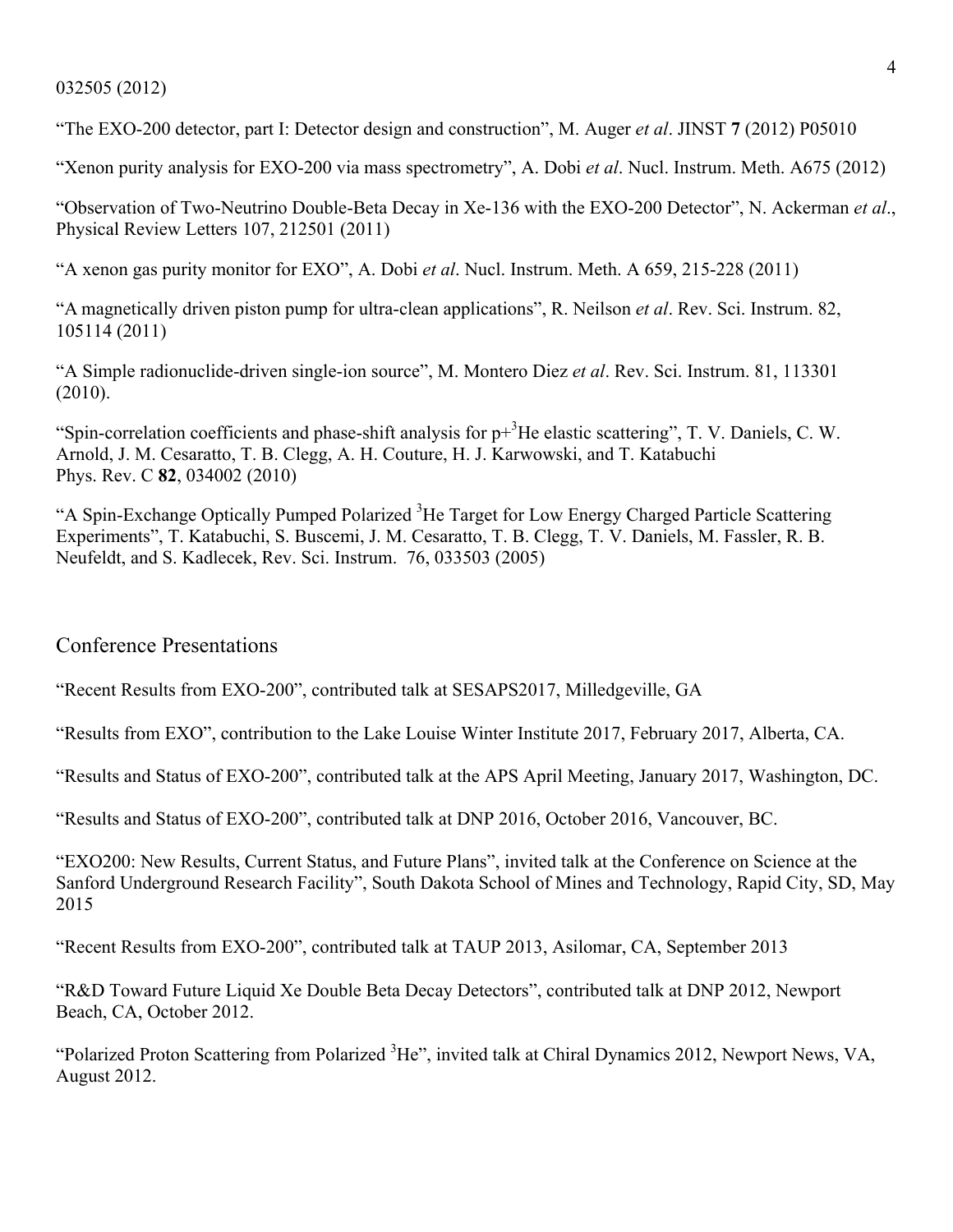"The Enriched Xenon Observatory for Double Beta Decay", contributed talk at DPF 2011, Providence, RI, August 2011.

"Status of the EXO-200 Experiment", poster presented at Neutrino 2010, Athens, Greece, June 2010.

"Refinement of Global Phase-Shift Analysis for  $p + {}^{3}He$  Elastic Scattering Using Spin-Correlation Coefficients". Contributed talk at DNP 2008, Oakland, CA, October 2008.

"Experience with the UNC Polarized <sup>3</sup>He Target". Contributed talk at SESAPS 2008, Raleigh, NC, October 2008.

"Measurement of Spin Correlation Coefficients for  $p+{}^{3}$ He Elastic Scattering". Contributed talk at the APS April Meeting, Tampa FL, April 2005.

### Conference Proceedings

"A Polarized <sup>3</sup>He Target System for Low-Energy Charged Particle Scattering Experiments," Tatsuya Katabuchi, Timothy V. Daniels, Mark Fassler, Thomas B. Clegg, Hans Paetz gen. Schieck, John Nouls, and Bastiaan Driehuys, Contribution submitted to HELION02, Mainz, Germany, Sept. 8-13, 2002.

"Precision Measurements of  $D(d,p)T$  and  $D(d,n)$ <sup>3</sup>He Total Cross Sections at Big-Bang Nucleosynthesis Energies," D.S. Leonard, M.S. Boswell, C.R. Brune, T.B. Clegg, T.V. Daniels, B.M. Fisher, H.J. Karwowski, T. Katabuchi, and E.J. Ludwig, Proceedings of 17th International Conference in Few Body Physics, Durham, NC, June 5-10, 2003, eds. W. Glockle and W. Tornow, (Elsevier B.V. 2004) p. S109.

"Polarized <sup>3</sup>He Target for Low Energy Charged Particle Scattering Experiments," T. Katabuchi, M.S. Boswell, T.B. Clegg, T.V. Daniels, M. Fassler, B.M. Fisher, S. Kadlecek, H. Karwowski, D.S. Leonard, E.J. Ludwig, J. Nouls, W. Weinzierl, poster presentation at 17th International Conference in Few Body Physics, Durham, NC, June 5-10, 2003.

"A New <sup>3</sup>He Polarizer and Target System for Low-Energy Scattering Measurements", T. Katabuchi, T. B. Clegg, T. V. Daniels, and H. J. Karwowski, Proc. 11th International Workshop on Polarized Sources and Targets, November 14-17, 2005, Tokyo, Japan, to be published by World Scientific.

"Status of the EXO-200 Experiment", T. V. Daniels for the EXO Collaboration, Submitted to Nuclear Physics B Proceedings Supplement (2010). Prepared for Neutrino 2010.

### **Abstracts**

"Development of Polarized <sup>3</sup>He Target Cells for Proton and Neutron Scattering," R.B. Neufeld, T. Katabuchi, T.B. Clegg, T.V. Daniels, and S. Kadlecek, Bull. Am. Phys. Soc. 48, no. 7 (2003).

"Polarized <sup>3</sup>He Target for Low-Energy Charged Particle Scattering Experiments," T. Katabuchi, S. Buscemi, T. B. Clegg, T. V. Daniels, M. Fassler, S. Kadlecek, H. J. Karwowski, D. S. Leonard, E. J. Ludwig, R. B. Neufeld, E. Osenbaugh, Bull. Am. Phys. Soc. 49, no. 2 (2004) 63.